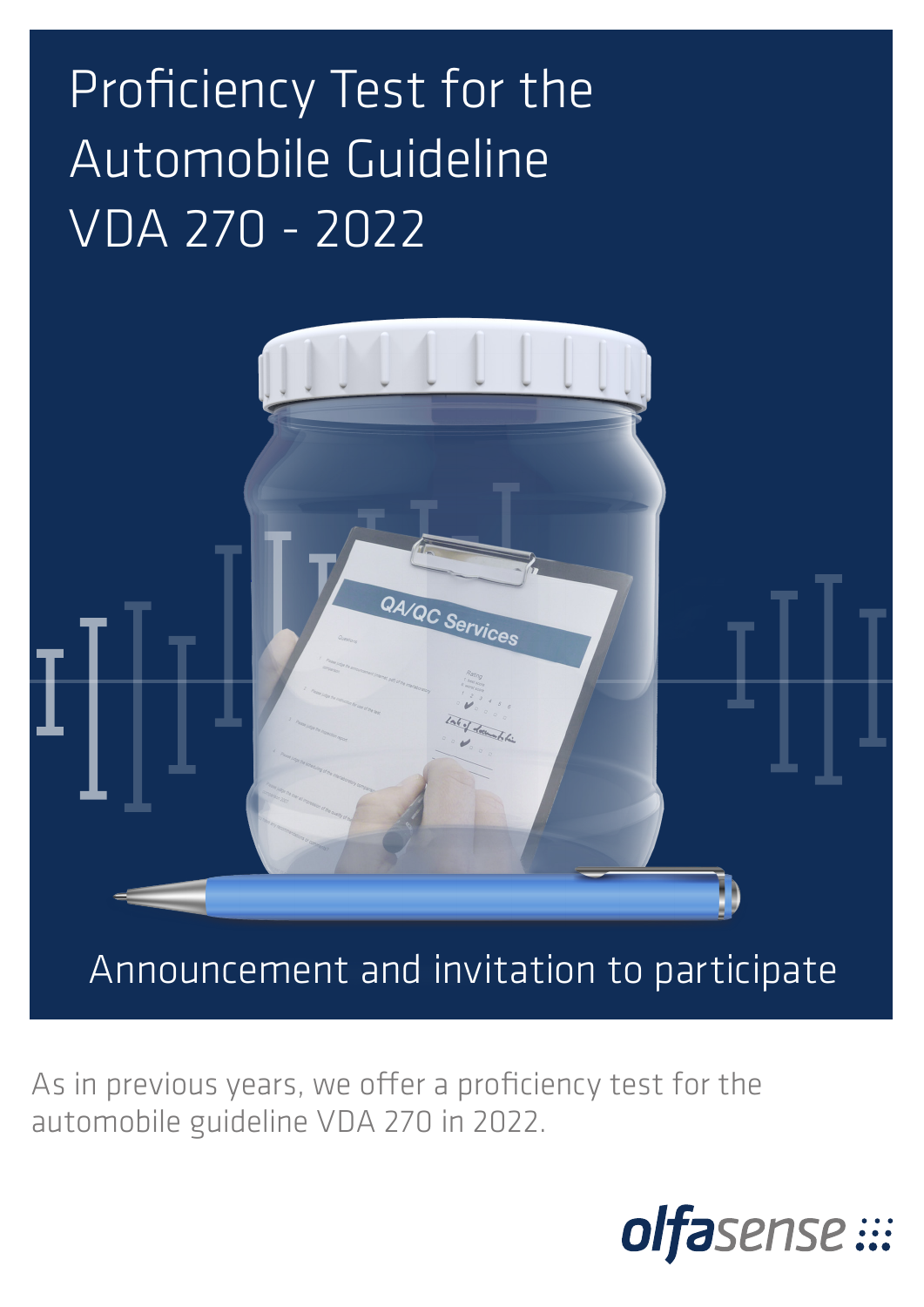# Accredited proficiency test VDA 270



#### For the 10th time since 2004, Olfasense offers the proficiency test for the automobile guideline VDA 270 - *Determination of the odour characteristics of trim materials in motor vehicles.*

Like in the past, this proficiency test is combined with training sets for the preparation of each participant. These enable the participant to reach and reinforce a common understanding of the VDA 270 scale. The range of proficiency test samples again comprises different materials. Since 2014, the evaluation considers the individual orientation of each laboratory and their experience more closely.

We cordially invite you to participate in this proficiency test. Registration is done online via [this link](https://forms.gle/Wi35mReuV7FC7N8v9). Alternatively, please send an email to [qaqc@olfasense.com](mailto:qaqc@olfasense.com).

As in the past, the concept of the proficiency test 2022 was developed together with representatives of the automotive industry; the independent performance and organisation is the responsibility of Olfasense GmbH.

# Concept

In preparation for the test, each participant will be provided with one training set. Each set consists of materials that already demonstrated their suitability for this purpose. A reference group characterized and referenced the types of material regarding their odour emission according to VDA 270:2018-06. The training set includes test samples that must be prepared for evaluation as described in the VDA 270:2018-06, with the relating VDA 270 grade. Knowing the reference grade, your panelists will get to know the scale and understand it better.

The proficiency test is organized in a decentralised way. That means that the test is carried out in the laboratory of the participant with their equipment as well as their panelists.

The range of proficiency test samples includes, e.g. polypropylene variants, fleece, foam, heavy layer, PVC foil and leather (optional). Please note, that the real leather option will be available for a restricted number of 25 laboratories only!

The materials will be delivered in finished size/amount in emission-sealed bags. With the shipment of the samples, each participating laboratory receives a test description, a questionnaire that needs to be completed, and further information about the proficiency test. The scope of the odour evaluation comprises 12 test sample types. Additionally, 4 leather sample types can be ordered and evaluated as an option. In order to meet the increased hygienic requirements due to COVID-19 in the best possible way, this year again 3 samples of each sample type will be provided so that each sniffer can have their own glass to smell. The exact procedure is explained in the SOP, which will be provided with the samples, and must be followed.

The standard proficiency test contains the following types of material:

Group 1: Hard plastics Group 2: Thin layer materials Group 3: Foam & textiles

Optional:



Group 4: Leather (real) - available for a restricted number of 25 laboratories only!

According to VDA 270:2018-06, participants should carry out the tests with 3 panelists. The 7 days pre-storage of the samples before the test will not be applied. Depending on the sample, the storage variants 2, 3, 4 and 5 of VDA 270:2018-06 will be used.

The publication of results will be anonymous. The language of documentation is English. Each participant receives a report (results are anonymous) and certificate in digital PDF format.

<sup>&</sup>lt;sup>1</sup>The accreditation applies to the scope listed in the annex of the accreditation certificate